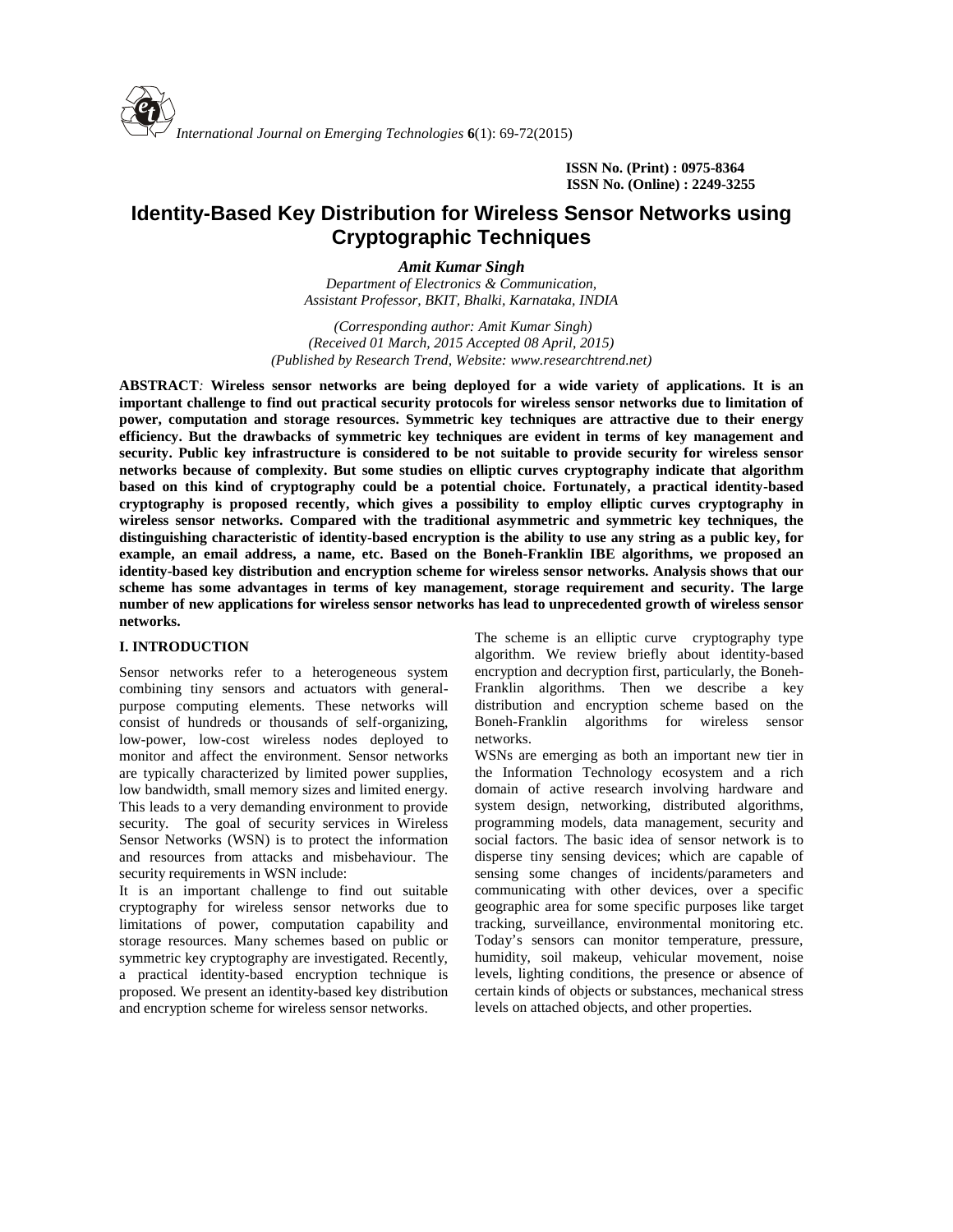## **II. PROBLEM DEFINITION**

Today's world straggling with problem of identify the security threats, review proposed security mechanisms for wireless sensor networks. We also discuss the holistic view of security for ensuring layered and robust security in wireless sensor networks. Basically the major challenge for employing any efficient security scheme in wireless sensor networks is created by the size of sensors, consequently the processing power, memory and type of tasks expected from the sensors. We discuss these issues and challenges in this paper. To address the critical security issues in wireless sensor networks we talk about cryptography, steganography and other basics of network security and their applicability. WSNs continues to grow, they become vulnerable to attacks and hence the need for effective security mechanisms. Identification of suitable cryptography for wireless sensor networks is an important challenge due to limitation of energy, computation capability and storage resources of the sensor nodes. Symmetric based cryptographic schemes do not scale well when the number of sensor nodes increases each device, called a node, is battery powered and equipped with integrated sensors, digital signal processors (DSPs) and radio frequency (RF) circuits. Because of special characteristics and limitations of wireless sensor networks, we face an important challenge in security issue, particularly for the  $\frac{new}{and}$ applications where WSNs are developed in a hostile environment or used for some crucial purposes. For example, an adversary can easily listen to the traffic and mislead communications between nodes. In order to establish a secure network, we have to design secure protocols to deal with problems about key distribution and encryption in communications.

#### **III. LITERATURE SURVEY**

Identity-Based Key Distribution and Encryption for WSNs [1]. In this survey the scheme is an elliptic curve cryptography type algorithm. Author reviewed briefly about identity-based encryption and decryption first, particularly, the Boneh-Franklin algorithms. Then they described a key distribution and encryption scheme  $\begin{array}{c} \text{proj} \\ \text{key} \end{array}$ based on the Boneh-Franklin algorithms for wireless transmission. sensor networks. They discussed the efficiency and security of their scheme by comparing with traditional public key technique and symmetric key technique. Three types of key distribution schemes have been studied in general network environments: trusted-server schemes, public-key schemes, and key pre distribution schemes. There is a trusted server in Trusted-server schemes for key distribution between nodes. Security in Wireless Sensor Networks using Cryptographic Techniques [2]. The author focused few important points on Wireless sensor networks consisting of

autonomous sensor nodes attached to one or more base stations. As Wireless sensor networks continues to grow, they become vulnerable to attacks and hence the need for effective security mechanisms. Identification of suitable cryptography for wireless sensor networks is an important challenge due to limitation of energy, computation capability and storage resources of the sensor nodes. Symmetric based cryptographic schemes don't scale well when the number of sensor nodes increases. "Research on Encryption Algorithm of Data Security for Wireless Sensor Network [3]" In this paper the main focus is on WSN security mechanisms, authentication and encryption. However, sensor nodes with limited computing resources and storage resources, making the deployment of security mechanisms in the nodes need to consider their storage space, power consumption and other factors. If using hardware cryptographic module will increase the cost of the node, limiting large-scale applications. In order to reduce sensor node energy consumption, cost, space requirements, this paper has been studied and improved Advanced Encryption Standard Algorithms, and presented a lightweight high-level encryption algorithm. The algorithm conducted a variety of improvements form AES, mainly in three areas. "Secure Data Transfer using Cryptography with Virtual Energy for Wireless Sensor Network [4]" The wireless sensor network technology is one of the largest data processing communication networks systems which continuously developed for distributed environment in field of real time application. There are so many factor associated with it such as Data security, operating speed, cost efficiency and additional sensor network constraints. Main consideration is about increase the security over existing attacks without affect the performance and complexity of overall wireless sensor network. Normally, two approach of symmetric key and asymmetric key data encryption technique is applied for it at sensor nodes. So, the proposed work is to explore design of cost efficient secure network protocol which reduces number of key transmission required in symmetric key encryption for rekeying task. In proposed algorithm mainly three steps are performed as generation, data cryptography and data "A Method in Security of Wireless Sensor Network based on Optimized Artificial immune system in Multi-Agent Environments[5]" In this paper, they presented the review of some existing immune systems and the way of making action when confronting enemy agents in wireless sensor networks. They also discussed about representing necessary and practical algorithms for intrusion detection and confronting the intruder by an exclusive method using the available agents in the networks and representing a software simulation.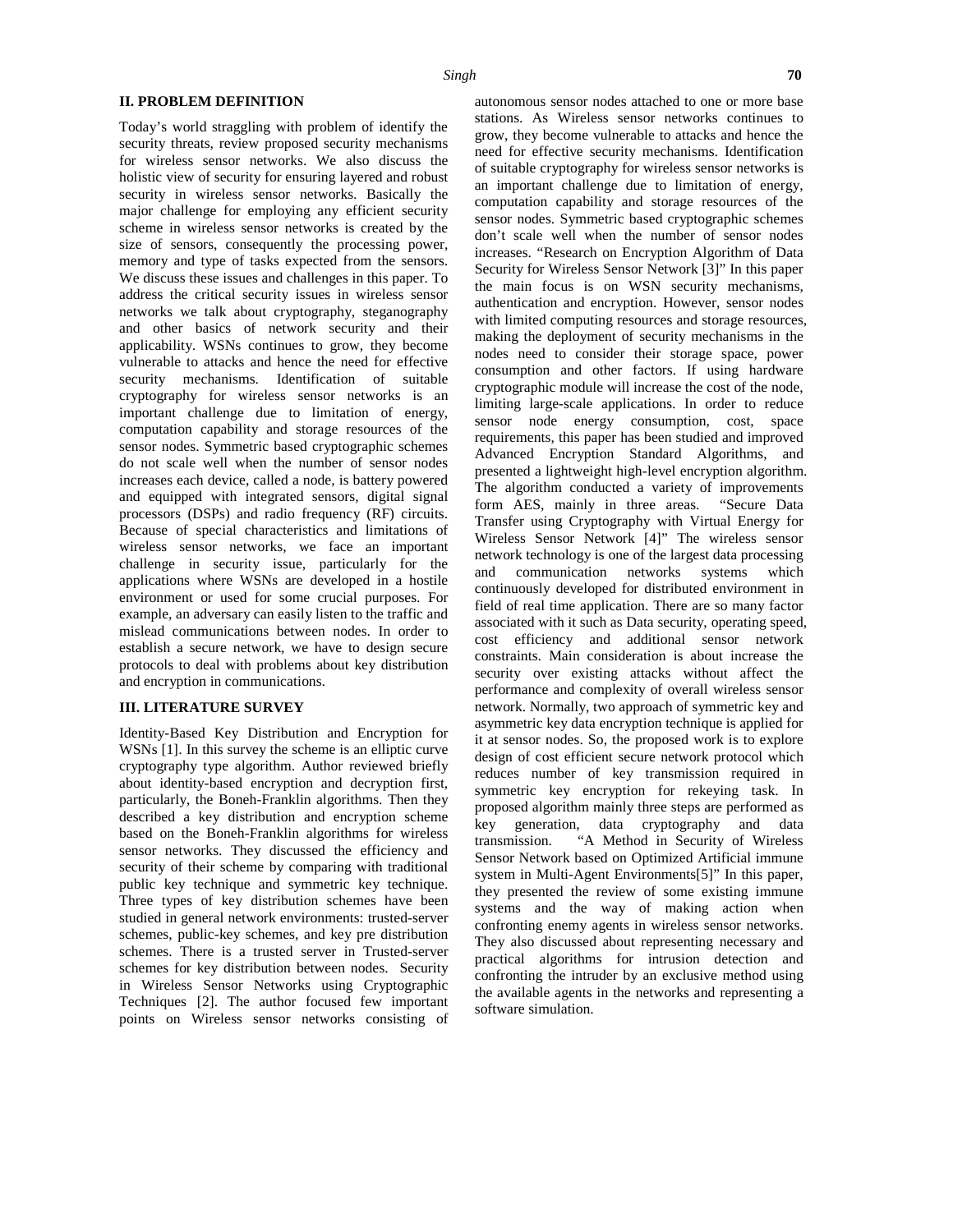Human lymphocytes play the main role in recognizing and destroying the unknown elements. In this article, they focused on the inspiration of these defective systems to guarantee the complications security using two algorithms; the first algorithms proposed to distinguish self-nodes from non-self ones by the related factors and the second one is to eliminate the enemy node danger. The results showed a high rate success and good rate of detecting for unknown object; it could present the best nodes with high affinity and fitness to be selected to confront the unknown agents. "Wireless Sensor Network Security model using Zero Knowledge Protocol [6]. The security mechanisms used for wired networks cannot be directly used in sensor networks as there is no user-controlling of each individual node, wireless environment, and more importantly, scarce energy resources. In this paper, author addressed some of the special security threats and attacks in WSNs. They propose a scheme for detection of distributed sensor cloning attack and use of zero knowledge protocol (ZKP) for verifying the authenticity of the sender sensor nodes. The cloning attack is addressed by attaching a unique fingerprint to each node that depends on the set of neighboring nodes and itself. The fingerprint is attached with every message a sensor node sends. The ZKP is used to ensure non transmission of crucial cryptographic information in the wireless network in order to avoid man-in-the middle (MITM) attack and replay attack. The paper presents a detailed analysis for various scenarios and also analyzes the performance and cryptographic strength.

# **IV. OBJECTIVE**

The main objective of the proposed work is as follows: (i) To examine the data confidentiality and privacy individuals control or influence what information related to them may be collected and stored and by whom and to whom that information may be disclosed.

(ii) To analyses the data Integrity and programs are changed only in a specified and authorized manner.

(iii) To reveal the structure of function in an unimpaired manner in the various Identity-Based Key Distribution .

(iv) To know the challenge for employing any efficient security scheme in wireless sensor networks is created by the size of sensors.

(v) To study the problem changes of incidents/parameters and communicating with other devices.

#### V. METHODOLOGY

The research methodology will be exploratory, interpretative, recent research results have shown that ECC is feasible on resource constrained sensor nodes. In this work we demonstrate that the related but more

complex primitives of Pairing Based Cryptography (PBC) are also well suited for sensor devices. We present the research methodology study on the application and implementation of PBC to WSN. Our implementations are all the fastest yet reported, and have been implemented across a range of WSN processors. We also present a novel variant of the key exchange protocol which can be useful in even more demanding applications, and which partially solves the problem of node compromise attacks.

## *A. Curve Section*

Authors tend to choose non super singular curves rather than super singular curves because they feel that the formers have security advantages compared to the latters. We argue that until now there is no concrete evidence for that and thus it seems that super singular curves are more adequate to WSNs since they have been shown empirically to be faster.

*B. Parameters Mersenne Prime (q) And Solinas Prime (r)* The choice of the parameters q and r is a key factor in the efficiency of pairing computation, as curve operations are performed using arithmetic of the underlying field. In prime fields, by choosing q a Mersenne prime (i.e., a number of the form 2p−1) helps in computing modular reduction operations efficiently. At the same time, by choosing a Solinas prime (in practice, a prime of low Hamming weight) reduces considerably the computation of pairings. Note, however, that because of the idiosyncrasies of the both types of primes, often it is not possible to find a pair q and r Mersenne and Solinas primes, respectively, suitable for pairings.

#### 1) *Embedding degree k.*

We have chosen  $k = 2$  since it provides a number of benefits while computing pairings. For example,  $k = 2: 1$ ) allows the important denominator elimination optimization; 2) helps in finding a r of low Hamming weight; 3) makes Fqk arithmetic relatively easy to implement; 4) has been shown empirically to be efficient;

#### 2) *Parameter sizes.*

Parameter sizes often pose a tradeoff between security level and efficiency. This issue is especially important when dealing with resource-constrained nodes. For most Pairing-Based Cryptography PBC schemes (including Identity-Based Encryption), the security requirements described to be satisfied by choosing  $r > 2160$  and  $qk >$ 21024. However, security requirements in WSNs are often relaxed. This is because of their short lifetimes and because the goal is not to protect each node individually, but the network operation as a whole.